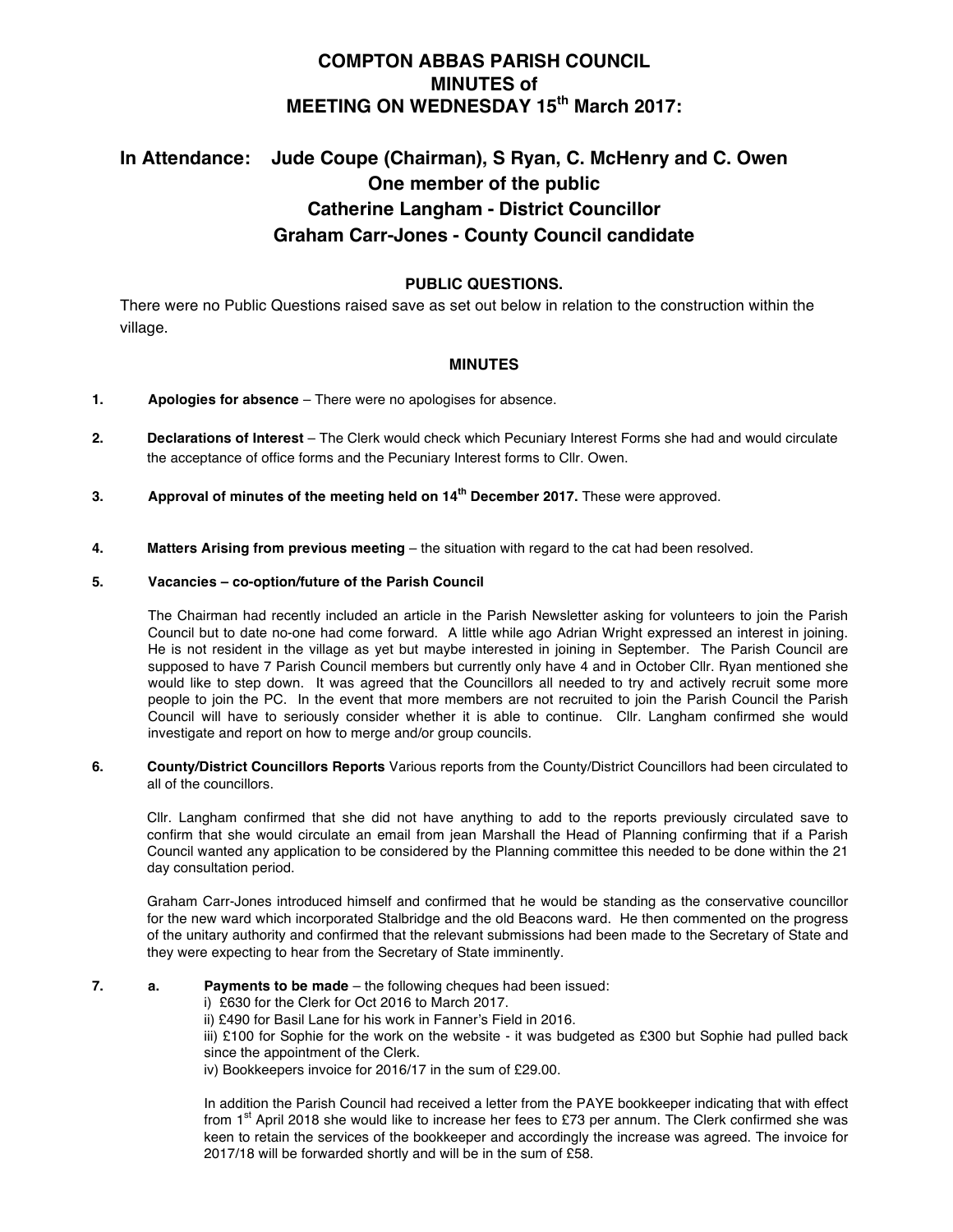The Chairman commented that there would be a surplus on the budget and she was considering ways of spending the surplus.

**b. Change of bank account –** In October 2016 when the Clerk was appointed the Parish Council wrote a letter to the bank asking them to change the address set up a standing order and allow the Clerk read only access to the bank account. The Chairman also completed the relevant bank mandate forms to change the signatories on the bank account. None of these requests were actioned and the bank has until recently been sending correspondence to the previous Clerk. As a result Cllr. Owen has had to telephone the bank. The correspondence address has now been changed but the Chairman and Cllr. McHenry still need to go to the bank to give their ID's. Cllr. Owen has suggested that the Parish Council should change banks. The Clerk confirmed that she thought the Parish Council should sort Lloyds out first. All of the local Parish accounts are with Lloyds and she was not convinced that any of the other banks would be any more efficient. However once Lloyds has been sorted she will see whether any of the banks are willing to take on the Parish Account and how simple this will be.

#### **8. Fanner's Field**

- **a. Play area inspection –**The Clerk will chase up the Play area inspector and ask them to come and inspect.
- **b. Playground committee update –** the Parish Council had not heard anything regarding whether this committee has been set up or what progress has been made. Cllr. Owen confirmed she had received an email from Kate and Matt Bagshaw confirming they would be interested in being involved in the relevant committee. It was agreed that Cllr. Ryan would respond to Kate and Matt and ask them if they were willing to form the appropriate committee. The Chairman suggested that they should be invited to the Annual Parish Meeting and it should be made known that there would be surplus funds available. In this regard there had been a suggestion that a tree should be planted in memory of Mrs Honour who had donated Fanners Field to the village. Mr Honour confirmed that a flowering cherry would be appropriate.

It was also agreed that the Parish Council would investigate whether it was possible to refurbish and move the swings by the church into Fanner's field. The Clerk would ask the play area inspector to have a look at the swings as part of the inspection.

#### **9. Planning/Tree works**

- a. The following applications were approved by the Parish Council:
	- i) **2/2016/1758/FUL** Bere Knapp, Drones Lane, Compton Abbas, SP7 0JQ Demolish and replace existing dwelling with 1 No. dwelling. Demolish and replace existing carport and retain 3 No. parking spaces. The Parish Council asked for consideration to be given to the routes to be used by construction traffic through the village and to the repair of any damage to verges but there are no restrictions on the approval in this regard.

ii) **2/2017/0200/CATREE** - The Reading Room Cottage Chapel Hill Compton Abbas SP7 0NQ T1- Conifer - Fell and dismantle due to excessive shading in the garden and over grown for its location, Cherry Tree will planted in its place. T2 and T3 - Conifer - Fell and dismantle to allow Yew tree more space and to make more of a feature of the Yew tree in the garden.

- b. The Parish Council objected to the following application and this had been withdrawn: **2/2016/1823/FUL** Tuckers Barton Lower Lane Compton Abbas SP7 0NH Erect stables with tack room and machinery/fodder store.
- c. The following application was considered **2/2017/0172/FUL** The Old Barn Lower Lane Compton Abbas Shaftesbury Dorset SP7 0NH Erect 1 No. dwelling to include full demolition of existing bungalow (amended scheme to approval

 $2/2015/1696/FUL$  and  $2/2016/0277/VARIA$ ). The response was due by  $23<sup>rd</sup>$  March 2017. A member of the public commented that there was a lot of construction in the village that the construction traffic was a problem and that the roads and verges in the village were being destroyed as a result of the amount of the construction traffic. He had listed the names of various lorries that had passed his house and would pass this information onto the Clerk. Cllr. Langham commented that the application could not be refused except on planning grounds but conditions could be attached to any planning consent with regard to the size of lorries and the routes to be used through the village. It was agreed that the Clerk would write to Steve Savage who dealt with Highways issues connected with planning applications. In the interim the Clerk would make the appropriate comments in response to this planning application. With regard to the state of the roads the Clerk would write to Highways.

**10. Footpaths/Rights of Way** – there was nothing to report but the Parish Council will follow up the tree overhanging the A350 with the landowner as no tree works application has been received as yet.